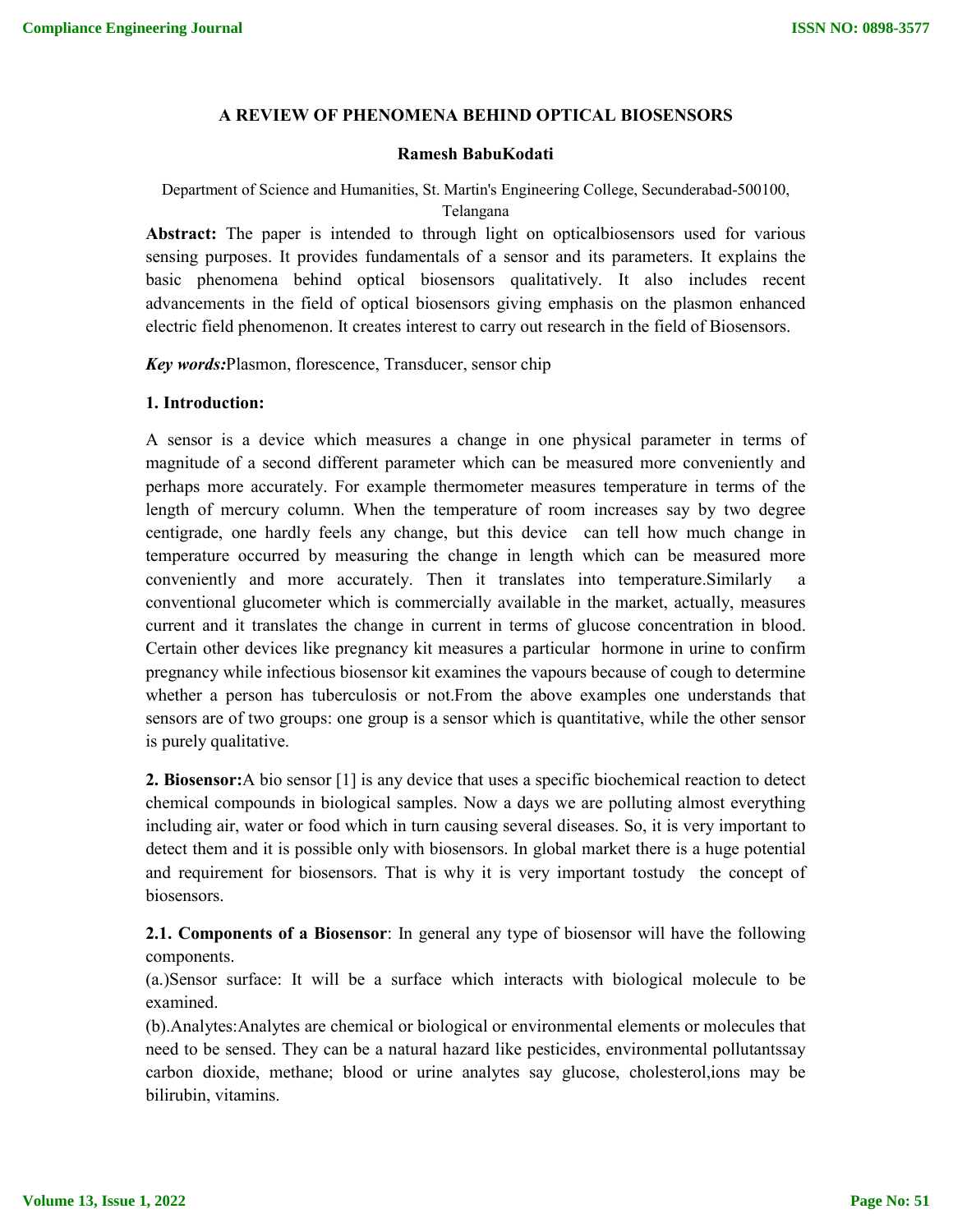(c). Bio-recognition element or bio-receptor (BRE): It leads to specific attachment particular analyte and does not bind to anything else. This BRE or receptor is something which needs to be fixed on the surface of the sensor so that the analyte comes and interacts with it. It can be enzyme based. Enzymes are molecules which increase or decrease the reaction rates in the body metabolic processes. So, something comes and binds on the enzyme which needs to be fixed on the surface of the sensor so that the analyte comes and interacts with it. It can be enzyme based. Enzymes are molecules which increase or decrease the reaction rates in the body metabolic proces change or maybe change in mass or heat transfer or can change to current. But whatever change can take took place here we want it to be readable.

(d). Transducer: Transducers convert one form of energy to another form of energy. But, in a sensor it basically transforms the binding phenomenon or interaction phenomenon between the analyte and the BRE into a measurable output signal which can be an optical signal or electrical signal or acoustic or maybe change in dimensions or change in length as in thermometer. A transducer can be electrochemical, a piezoelectric, thermo metric or optical. Electrochemical can further be divided in a thermometer. A transducer can be electrochemical, a piezoelectric, thermo metric or optical. Electrochemical can further be divided in amperometric, conductometric, potentiometric. Measurement of a change in current is called amperometric, measuring a change in conductance is conductometric and measuring the change in potential drop is potentiometric sensing. . In piezoelectric, there is a change in mass which leads to change in the vibration frequencies. In thermometric one measures the change in heat. In the optical transducers, basically one measures the change in optical signals or change in optical properties ttachment with<br>or is something<br>es and interacts<br>or decrease the<br>son the enzyme<br>refractive index<br>. But whatever<br>nergy. But, in a<br>nenon between<br>prical signal or<br>n length as in<br>etric or optical.<br>potentiometric.<br>g a change in<br> (d).Transducer:Transducers convert one form of energy to another form of energy. But, in sensor it basically transforms the binding phenomenon or interaction phenomenon betwee the analyte and the BRE into a measurable outp East pour and<br>the strain of the strain of the strain of the strain of the strain of the<br>strain of the strain of the strain of the strain of the strain of the strain of the strain of the strain of the strain of the strain o

**3. Fabrication of a biosensor chip:**Various steps involved in the fabrication of the chip are shown in Fig.1. A cross linker is placed over a transducer surface. The job of the cross linker **3. Fabrication of a biosensor chip**: Various steps involved in the fabrication of the chip are shown in Fig.1. A cross linker is placed over a transducer surface. The job of the cross linker is to attach the bio-recogniti transducer surface then one need to put a cross linker. So a cross linker or a kind of adhesive is required to put this BRE(molecule) on the sensor surface. Now it can catch the analyte, but then there are lots of spaces on the surface which are not filled. So, it is very imp block all these sites so that nothing can go and bind on here. So anti-fouling agent is used. The job of this agent is to block all the nonspecific binding sites. Now the surface has only BREs open for binding, everything else is closed. ss linker or a kind of adhesive<br>bw it can catch the analyte, but<br>ed. So, it is very important to



Fig.1 Biosensor chip

And now an analyte goes and binds on these sites. That is how a very good sensor surface is formed[1]. Among all types of biosensors optical biosensors are very small in size. They are flexible, they are very fast. They are safe because there is no electrical device to interconnect.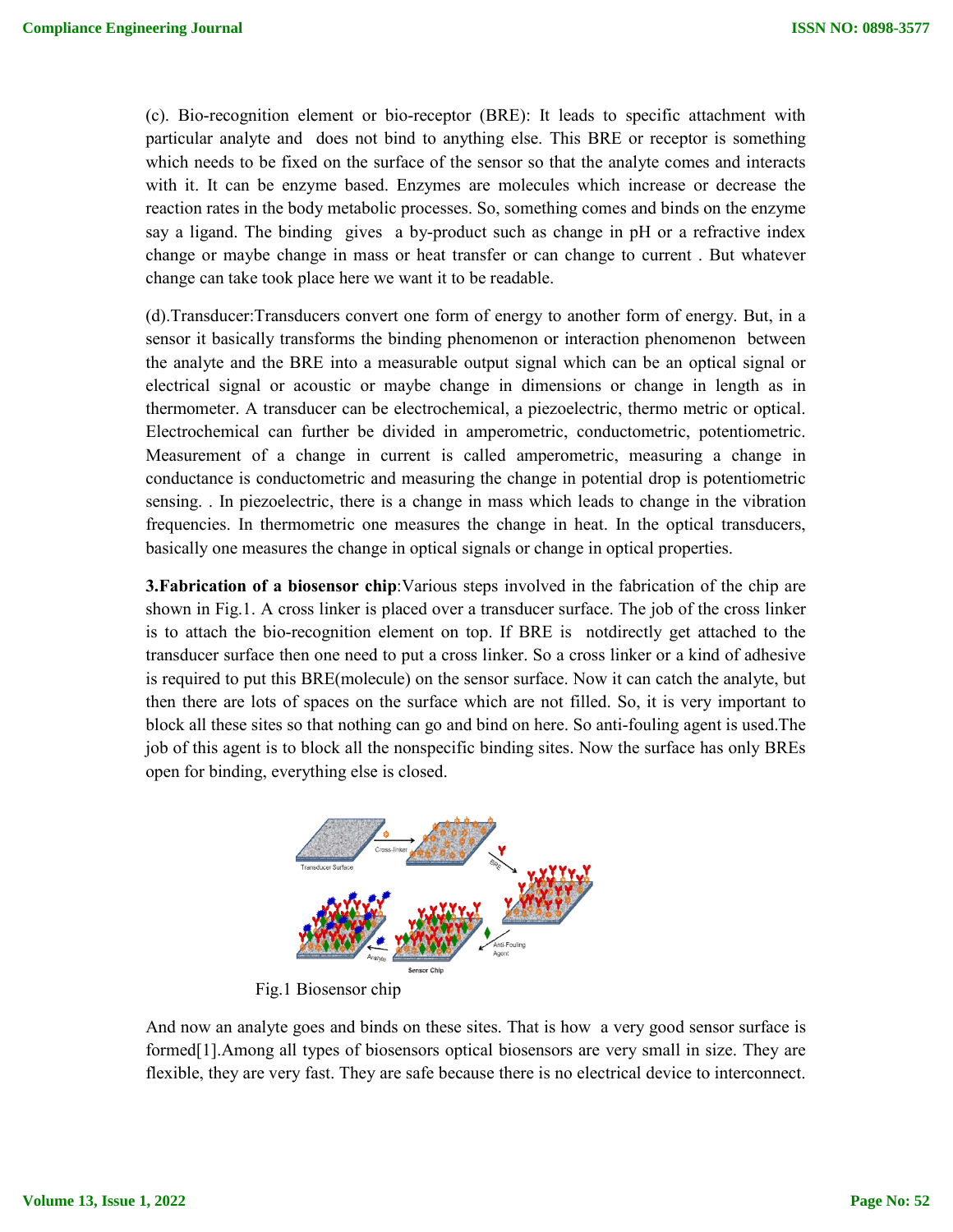And, they have very good biocompatibility. However the disadvantage is that the optical signal may not be strong enough many times.

# **3.1. Parameters of a biosensor:**

**(a)Sensitivity:** Sensitivity is the value of the response per analyte concentration. That means it represents the slope of the curve drawn between response and concentration of analytes.

**(b)Response time:** It is time necessary for having about 95 percent sensor response. That the time to have a confident signal from the sensor.

**(c)Resolution:**It is the **c**apability of the sensor to monitor the smallest difference in the analyte parameter. Actually the resolution is not the characteristic of the sensing probe but that of the detector.

**(d)Repeatability:**It is the number of times a sensor can give the similar result in similar conditions of operation.

**4.Optical biosensors:**Optical biosensors are generally based on measurements of changes in any of theoptical propertiesviz., absorbance in chemical reaction, reflectance and transmittance, refractive index, phase shift, polarization or light energy. So, it can either be a fluorescence based sensor or Raman based sensors.Let us view the phenomena behind optical sensor qualitatively.

**4.1.Surfaceplasmonresonance(SPR**)[2,3]: Plasmons are basically quanta of longitudinal oscillations of free electrons in metal and we call it plasmon which is synonymous to plasma of charges. That means a metal has solid positive background with free electrons moving randomly and the oscillation is called plasmon oscillation.Thefreeconductionelectronsofametalareinfluenced bya timedependentforceoppositetothatofthechangingelectromagnetic fieldoftheincidentlight. Theresulting motionoftheelectronswillbeoscillatory, but 180° outof phase

duetothechargeoftheelectron,andwithdampeningcaused

byOhmiclosses.Likealloscillators,theconductionelectrons

haveacharacteristicfrequencyknownasthe

plasmafrequency.Theplasmafrequencydependsonthedensityofelectrons(*n*)andtheeffectivemas  $s(m_e)$ , It reflectshow easily the electrons move with respect to incident light. The free electrons in abulk do not oscillate against the restoring force.Ifthelighthasafrequencyabovetheplasma frequencyi.e., intheultraviolet(UV)rangeformetals, theelectronswillnot oscillateandthelightwillsimplybetransmitted or absorbed due to inter band transitions. If the light has a frequencysmallerthantheUVrange,theelectronswilloscillate 180° outofphasewiththeincidentlight, which causesastrong refection. The combination of plasma frequency and interbandtransitionsgivesmetalstheircharacteristiccolour. Theoretically it can be shown that whenthefrequencyoflightisgreater than plasma frequencythedielectricconstantispositiveand the lightistransmitted. Whenthefrequencyoflightislessthantheplasmafrequency,therealpartofthedielectricconstantisnegati ve,andthemajorityofthelightisreflected. Thus thedielectricconstantdecideswhethermetalelectronscanoscillateor not atthegivenfrequencyoflight. In a bulk metal electron waves have longitudinal nature and are difficult to excite by incident light. Surface plasmons have the transverse nature oscillations and as a result there is a wave which is propagating along the interface and the field associated to this wave is maximum at the interface and it decays exponentially in both the media termed as evanescent wave.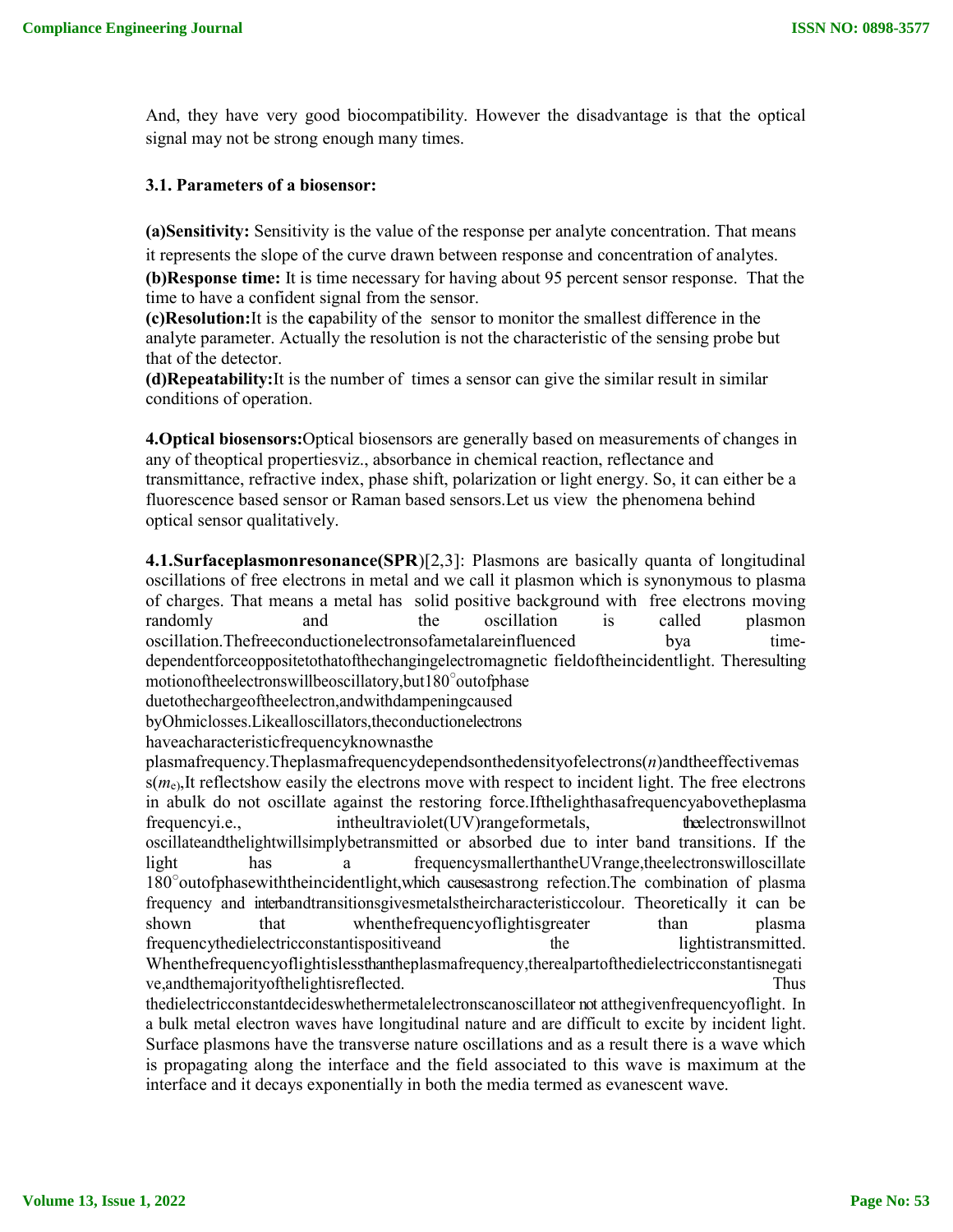If the bulk metal is reduced into the thin film, oscillation will exist only at the surface and the corresponding propagating charge waves called as surface plasmonpolaritons(SPP) or evanescent waves.The interface between metal surface and surroundings limits frequencies of oscillating electrons. The wave vector or momentum of charge wave will be always greater than that of massless photons.So extra momentum is provided to photons by propagating them through prism or using grating and SPP are excited. At a specific angle i.e. at resonance a dip is observedin the reflection or transmission spectrum.

The frequency dependence of SPP on thedielectric constant at the interface makes the bulk plasma oscillations into a useful transducer for a sensor. The local electromagnetic field resulting from the charge oscillations of the SPP extends  $\sim$ 100– 200nmintothedielectric. Within this distance, the change of the local environment causes the dielectric constant to differ and the SPP frequency will shift from that in air. The problem with SPP sensors is that they require suitable glass prism or grating arrangement



Fig.2(a)Red shift of wavelength and (b) SPR Bioensor

The SPR sensor in kretchmann configuration(where there is very thin metallic film is placed between prism and dielectric or sensing medium) is shown in fig.2(b). When light is incident, there will be dip in reflection spectrum at a particular angle as shown by blue curve in Fig.2(a). If the sensing medium contains analytes the dip shifts as shown by red curve because of change of dielectric constant or refractive index which is known as red shift. This shift is a measure of sensitivity of abiosensor.

**4.2. Local surface plasmon Resonance(LSPR)[**4-7]: TherestrictionsofSPPcanbeovercomechangingatwo- dimensional(2D)metalfilmintoazerodimensional(0D)nanoparticle.Plasmon resonances of metal nanoparticles are basically quanta of charge density oscillations of metal nanoparticles. When metallic nanosphere whose size is smaller than wavelength as shown in the Fig.3 is subjected to a time varying electric field, if the electric field is pointing in upward direction, the electron cloud would slightly shift to the downward direction, leaving behind a dipole here with electrical field in the opposite direction as shown in Fig.3. If applied field is varying at a particular frequency then this dipole will also be oscillating at the same frequency.



Fig.3. Effect of applied field on nano particle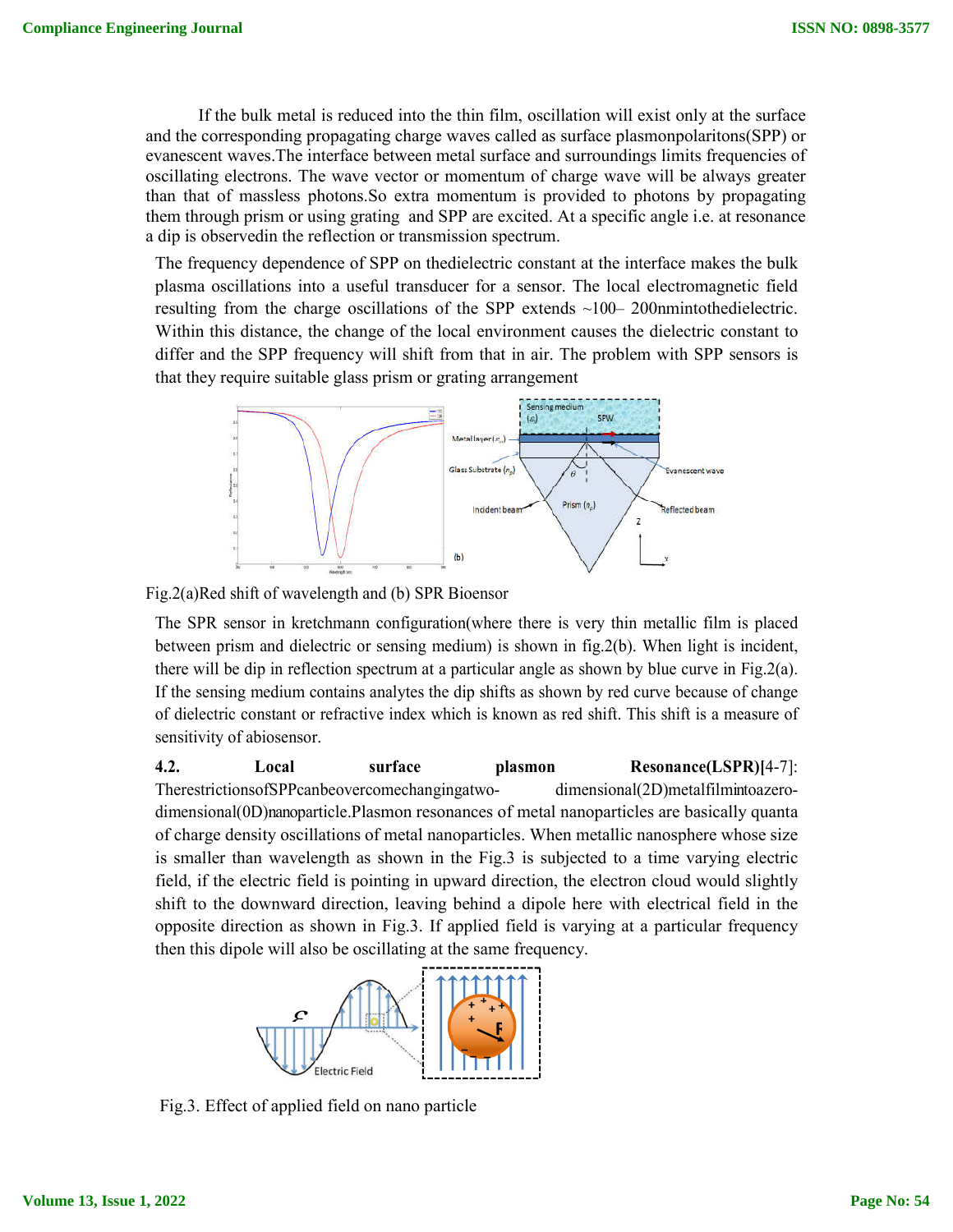This kind of oscillations, when the frequency of the incident light becomes equal to the oscillation frequency of conduction electrons is attributed as localized surface plasmon resonance. When there is resonance, light will get absorbed by theseplasmons. This absorbance as well as the resonance frequency is highly dependent on the size, shape and environment of the nanoparticles.As the geometry of the nanoparticle supplies the additional momentum LSPR can be directly excited by the incident field without theneedforadditionalgratingsorprisms. As the change of refractive index of medium surrounding nano particle causes change of resonance frequency, LSPR can be used for sensing. During sensing the light which is scattered from the nanoparticles is captured by the camera. So we can see different colors, which are pertaining to different shapes and sizes of the nanoparticles and here it can seen that they can correspond to different resonances for different dimensions.

**4.3 Surface enhanced Raman spectroscopy (SERS**)[8-11].If a molecule is shined with a laser, most of the light gets scattered from this is at the same wavelength or frequency of that of the laser. This is called Rayleigh's scattering. But, very small fraction of this light, which is getting scattered from this molecule will have frequencies which are either smaller or larger than the frequency of laser incident and that small shift is very important which is known as Raman shift. It means that in Raman's spectroscopy, a green light have slightly red shifted or slightly blue shifted indicating wavelengths or spectral lines which will be either red shifted or blue shifted in the scattered one. This small change in the frequency is a fingerprint of molecular bonds and crystalline structure of that molecule. Measuring the Raman spectra of different materials, one can say which one is what material. But the problem is that out of 10 million photons only one gets Raman scattered. So in a 10 million-Watt laser, only 1-watt power results from Raman scattering. But if the molecule is brought close to the metallic nanostructure, it will experience enhanced electromagnetic field and can enhance its optical signals - its spectroscopic signals. This is called SERS. It is not just the case for enhancing the Raman signal, it can enhance the fluorescence signal, can enhance absorption - all these things. Suppose if a fluorescent molecule is brought close to the metallic structure, it will experience about 100 times or 1000 times enhanced electromagnetic field and the signal will get enhanced. This is called fluorescence enhanced mechanism FEM. Thus SERS continues to be attractive technique for chemical sensing, biomedical applications and has advantages including unique spectral signatures of analytes ,easy operation without complicated sample preparation.The group of molecules which does not have permanent dipole moment will show Raman signals, while others will show fluorescence or IR signals. Raman spectroscopy can be used to stop fraud. For example comparing Raman spectra for calcium carbonate - natural pearl , faux pearl one can say whether pearl is pure or not[12]. The components of drug tablet can be determined by identifying colors of ramanspectra images. The two constraints of SERS are the molecule under investigation has to be very close to metallic structure and it has to be small. However SERS is also useful to detect bacteria of size of few micron and not very close to nano particle by a method known as non-direct sensing. In this method the bacterium is bonded to BRE which is on the top of cross linker attached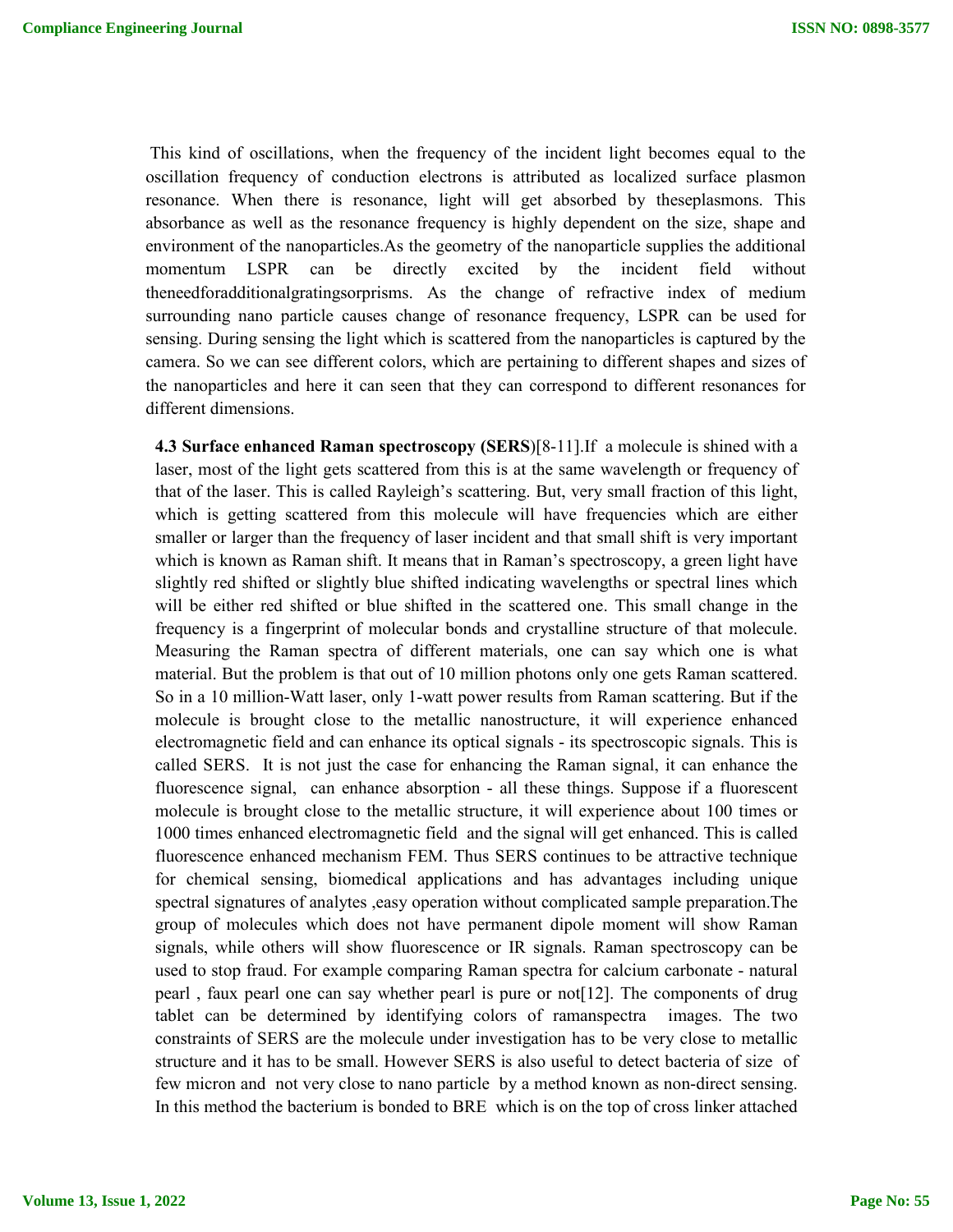to surface. Now the signal from cross linker is assessed which changes due to binding of bacteria with BRE.

**5. Various sensors and their mechanisms:**Based on the above phenomena various sensors can be fabricated.

**5.1 Localized surface Plasmon enhanced electric field(LSPR) biosensor:** LSPR is like a dipole sitting at the center of the nanoparticle and this was oscillating. The oscillating dipole there causes the enhancement of the electric field in the vicinity of the nanoparticle on light incidence.The enhanced electromagnetic fields can be used for enhancing optical signals. It is possible to develop a variety of nanostructures using silver and gold, and they have different optical properties. So, basically making different structures one can tune the optical properties at desired way.During sensing the light which is scattered from the nanoparticles is captured by the camera. So we can see different colors, which are pertaining to different shapes and sizes of the nanoparticles and here it can seen that they can correspond to different resonances for different dimensions

We can have nanoshells, where one have a core and then on top of it one can have a shell. For different thicknesses of the core and shell one can have different resonance peaks and also the colors. We can have single silver particle biosensors. Fig.4 shows one single nanoparticle (i)before and (ii) after exposure of 10 Nanomolar streptavidin that a shift of about 13 nanometers occurs by adding streptavidin. These measurements were collected in a nitrogen environment. So, that is how nanoparticles are used for localized surface plasmon resonance space sensing[13].



Fig.4. Single Ag nanoparticle biosensor

**5.2 Surface enhanced fluorescence(SEF) biosensor:** 'Fluorescence' was named by George Gabriel Stokes when he saw mineral fluorite which lights up when illuminated with ultraviolet and that is how he named it fluorescence. Actually if a molecule is shined light of certain wave length, it gets excited to higher state and after certain time, it comes back to the ground state emitting light. That is called fluorescence. It is also possible that it may go from, say, a singlet state to triplet state and then to ground state which something is called phosphorescence. The fluorescence time is much smaller than phosphorescence time. Common Flourophores are Flouroscences, BOZ 7, RHODAMINE 6G.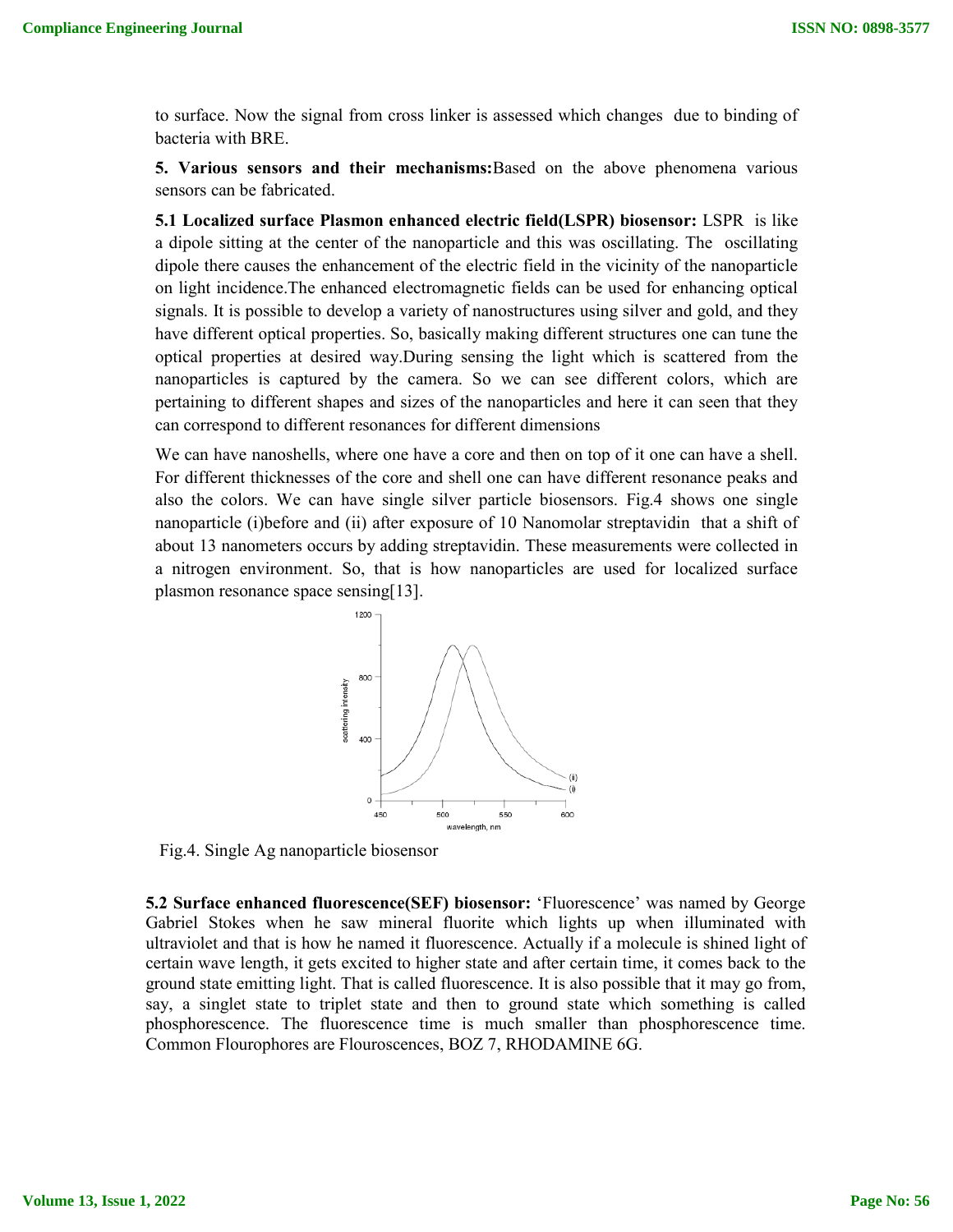

Fig.5. Fluorescein molecule red shift

**F**or example if Fluorescein molecule is shined with certain light, peak absorption takes place at about 575 nm and gets adsorbed there. After this kind of vibrational relaxation, it comes down emitting light of wavelength 525 nm which is larger than the absorption wavelength as depicted in Fig.5. This is called fluorescence. Molecules of Various proteins and compounds, say for example ATGC in DNA, tryptophan present in human body also have certain fluorescence. In case of a fluorescence biosensor we attach this fluorophore to the receptor via some linker. The linker provides the means for triggering the change in the fluorescence of the attached fluorophore. What happens actually is when an analyte is brought near this receptor, it leads to change in the fluorescence. If we bring this kind of fluorophore near a metallic nano structured surface - plasmonic surface, then its fluorescence can be enhanced and that is why it is called surface enhanced fluorescence[14,15]. In a pH biosensor, the change in pH on introducing analyte can be estimated by measuring the change in intensity of fluorescence as shown in Fig.6.



Fig. 6. pHbiosensor graph

**5.3 ESP-LSP coupling based ultra high enhancementbiosensor**: If there are surface plasmons then enhancement of the electromagnetic field on the surface will be up to order of  $10^2$ . If there are LSP, the enhancement of field will beabout  $10^3$ . The ESP-LSP coupling can enhance field by  $10<sup>5</sup>$ . Supposing this kind of structure, these are extended plasmons coupled to localized plasmons and slightly displaced, say about 1 or 2 nanometres, we find a high enhanced electromagnetic field here which is called plasmonic hotspot. And if we bring a molecule here, basically you can enhance its electromagnetic signal. So, the molecule placed experiences an electromagnetic field of about  $10<sup>5</sup>$  in the hotspot.

If a fluorescent molecule is placed at the hot spot, it experiences enhanced fluorescence intensity and do not see any enhancement when it go off ESP with fluorescence intensity going down[16,17]. Thus there is better control over fluorescence by controlling the ESP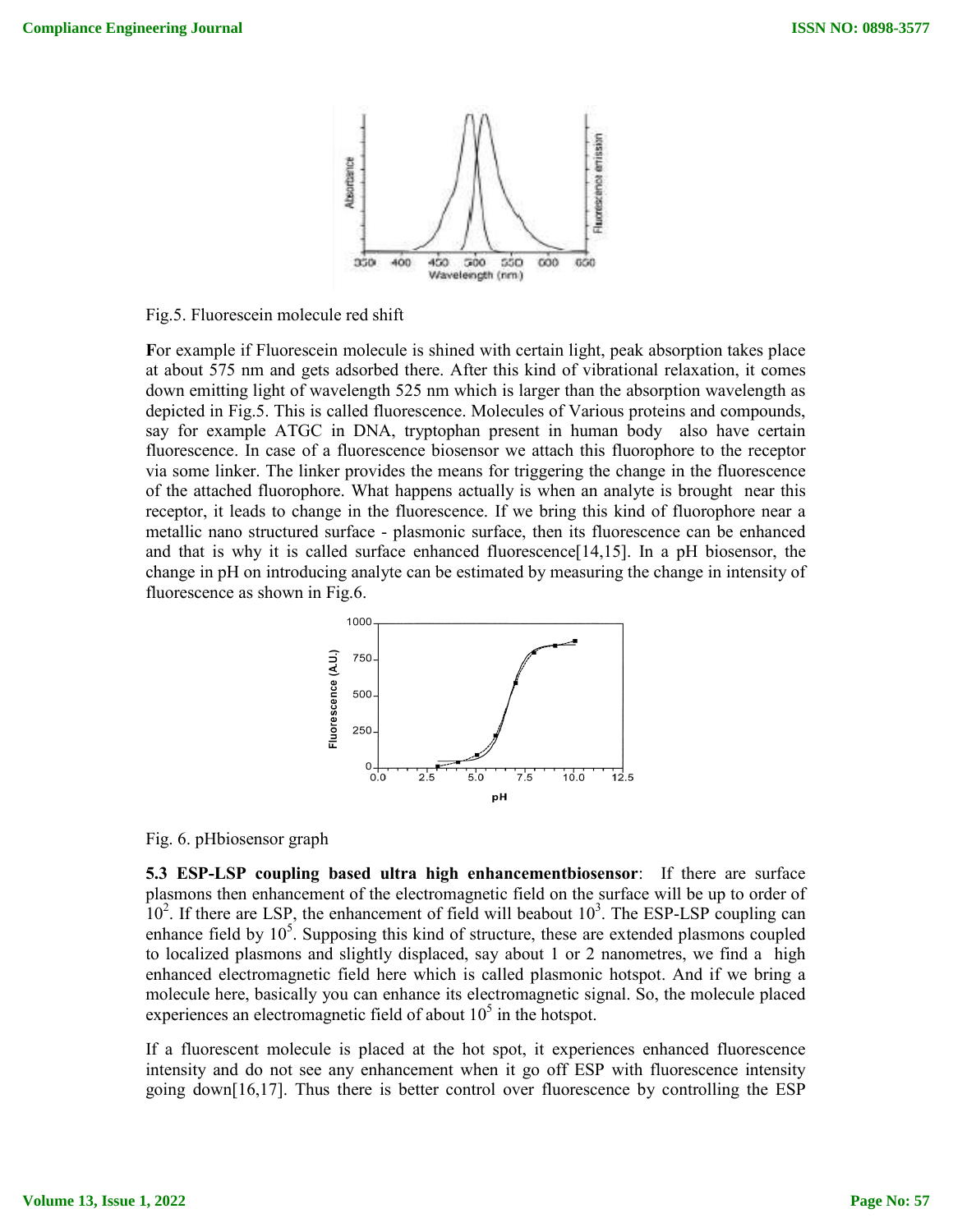resonance angle and hence better sensitivity. The diagram of ESP-LSP coupled biosensor is shown in Fig.7.



Fig.7. ESP-LSP coupled biosensor

**5.4 Colorimetric biosensors**; In this kind of biosensors, it is the change of colour when the interaction occurs. So, it is a kind of sensor where just by seeing - using eye, one can say that this is the particular analyte that is making the change here. For example, the pH strip is dip into the solution, it changes the colour and then we know how much pH it occurred. So, mostly it is qualitative[l8].

**5.5Fibre opticFabry-Perot Interferometer(FPI) based biosensors**:Fabry-Pérot interferometer basically is a thin film which has two mirrors facing each other.When a ray of light enters to it, it gets partially reflected from one boundary and then transmitted through the medium and then move back and forth between mirrors.Because of multiple reflections, an interference pattern of more contrast and visibility than that of Michelson Interferometer, is formed as it has a greater number of reflections.In case of fiber optic Fabry-Pérotbiosensor two small pieces of this opticalfiber are seperated a gap called Fabry-Perot cavity.The ends of fibre pieces have metallic coatings which act as mirrors.



Fig.8 Fibre optic FPI biosensor

This can be used for detection of ammonia. When the tip of optical fiber which was sending collimated light passes through a polymer layer of Polydimethylsilane(PDMS) exposed to various concentrations of ammonia, say from 0 to a 500 ppm for 30 seconds, the interference fringe showed a shift in wavelength. For the exposure of 60 seconds the shift is found to be larger[19]. Fig.9 illustrates shift of fringe pattern on detection of Ammonia.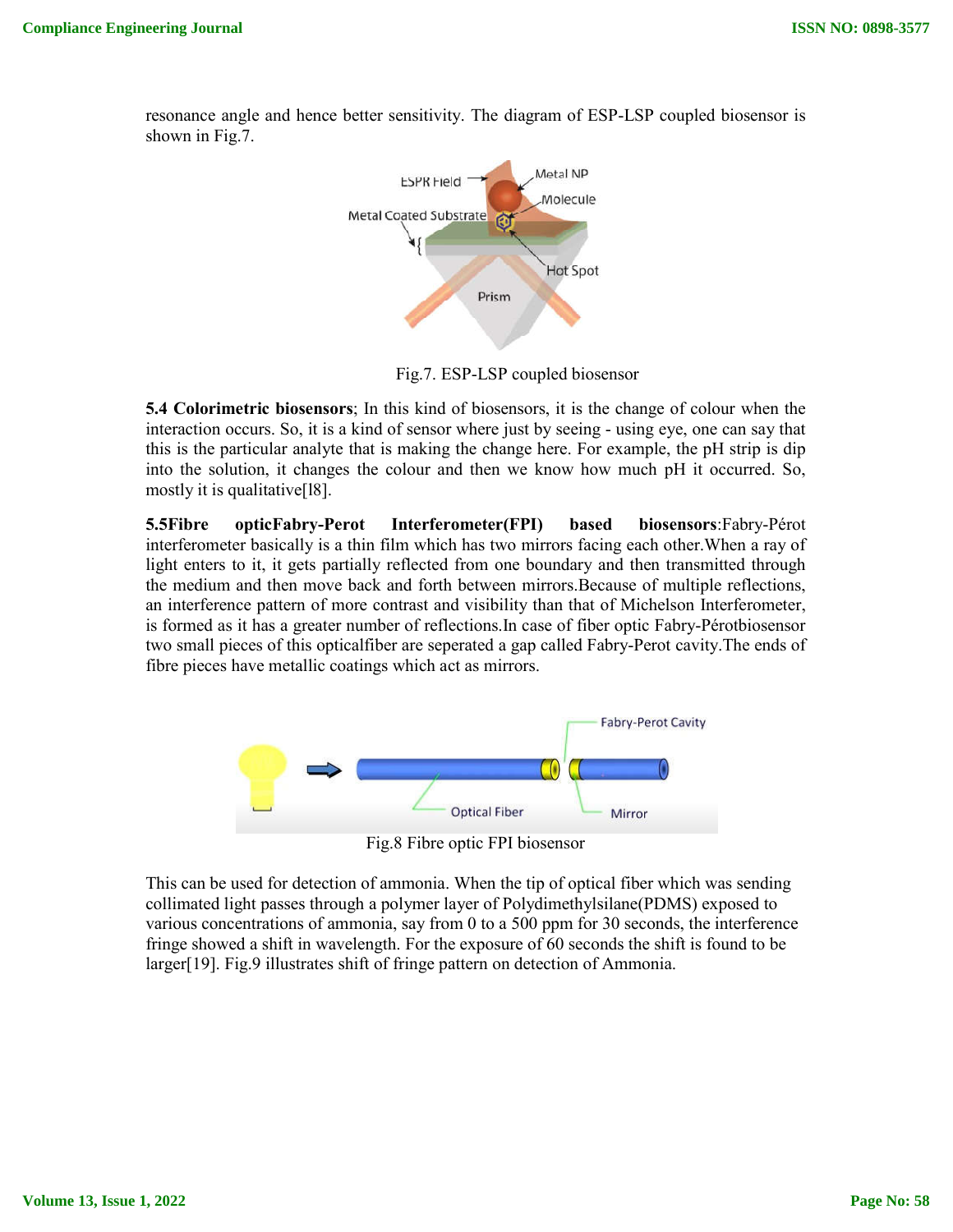

Fig. 9 FPI sensor detection of Ammonia

6.**Recent Trends in the area of biosensors:**The recent advances are in COVID-19, including the insights in the virus, the responses of the host cells, the cytokine release syndrome, and the therapeutic approaches to inhibit the virus and alleviate the cytokine storm[20]. Detection of biomarkers has raised much interest recently due to the need for disease diagnosis and personalized medicine in future point-of-care systems. Among various biomarkers, antibodies are an important type of detection target due to their potential for indicating disease progression stage and the efficiency of therapeutic antibody drug treatment[21].

**7.Conclusion**: Colorimetricbiosensors are simple and can be constructed easily but they have low sensitivity. The ESP-LSP coupling can enhance electric field but not that much as high enhancement as in case of SERS. On the other hand Fluorescence enhanced biosensors and SERS are widely used in various fields because of their high sensitivity, low cost and abundant availability. Among available biosensors, SERS biosensors are relatively new and have outstanding capability of performing and imaging at larger penetration depths when compared other optical biosensors. But SERS instruments are large in size and expensive so they have limited applications. Nowadays with the availability of commercial benchtop or palm sized Raman readers, plasmon enhanced SERS technology is developing towards compact SERS biosensors. Recent research [19,21] focus is on SERS substrates because of their flexibility, conformability and easy uptake of analytes. In the future, plasomonics are developed for not only enhancing the sensing signal but also to develop new sensing schemes based on fluorescence and SERS devices.

#### **References:**

[1] Sachin Kumar Srivastava,Onlne NPTEL course on" Optical sensors",2019 [2] N. W. Ashcroftand D. N. Mermin, Solid Stat. Physics, Cengage Learning, 1976. [3] T. W. H. Oates, H. Wormeester and H. Arwin, Prog. Surf.Sci., 2011, 86, 328–376. [4] J. R. Lackowicz, Plasmonics, 2006, 1, 5–33. [5]Hutter&Fendler, Adv. Mater. 16, 1685-1706 (2004) [6]Pelton et.al., LaserandPhotonicsReview3, 136-159(2008) [7]Maier, Plasmonics: Fundamentals and Applictions, Springer, 2007 [8] E. C. Le Ru, E. Blackie, M. Meyer and P. G. Etchegoin, J. Phys. Chem. C, 2007, 111, 13794–13803. [9] 8 S. Y. Lee, L. Hung, G. S. Lang, J. E. Cornett, I. D. Mayergoyz and O. Rabin, ACS Nano, 2010, 4, 5763–5772. [10] F. S. Ameer, W. Hu, S. M. Ansa, K. Siriwardana, W. E. Collier, S. Zou and D. Zhang, J. Phys. Chem. C, 2013, 117, 3483–3488. [11] M. Li, S. K. Cushing, H. Liang, S. Suri, D. Ma and N. Wu, Anal. Chem., 2013, 85, 2072–2078